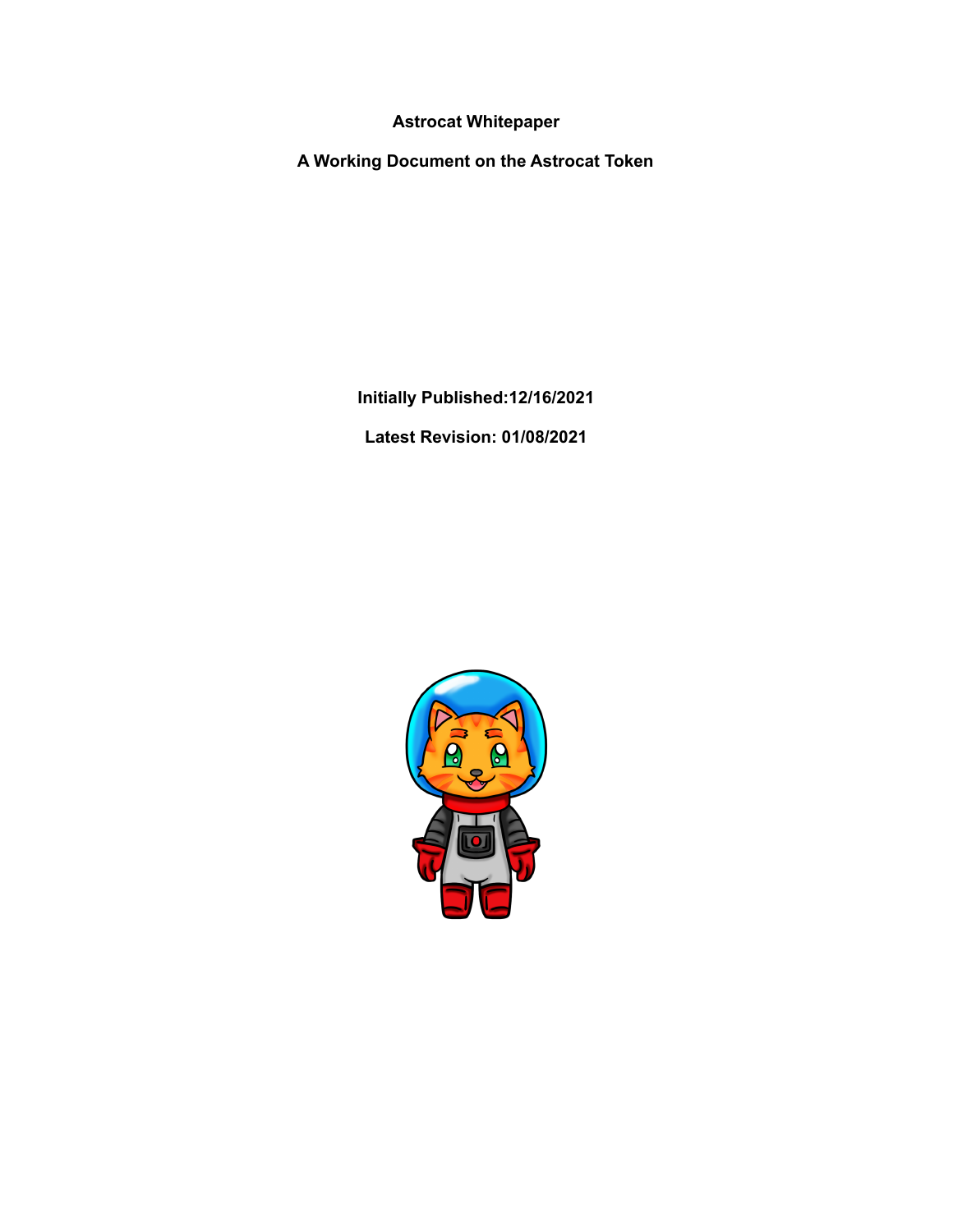#### **Purpose:**

The purpose of this document is to introduce the reader to the Astrocat token and inform them of the goals of the Astrocat team, as well as explain the decisions made by the Astrocat team and the reasoning behind them.

While this document will serve as an introduction for the reader into Astrocat, it is not meant to cover every decision nor is the document immutable. As market conditions change, it may become necessary to change things in this document in order to react. While the core foundation and goals of Astrocat will not change, how the team goes about achieving these goals may change with the times.

## **Introduction**

Astrocat is an ASA (Algorand Standard Asset) token on the Algorand blockchain and is denoted by the identification number 430838314. There is a total supply of 10 billion tokens, the tokenomics of which will be discussed later in this document. Astrocat seeks to be the community token for onboarding people to the Algorand ecosystem and will utilize its community through community backed businesses and partnerships to create the underlying, fundamental value of the token. Not only will these businesses and partnerships serve as the fundamental basis of the Astrocat token, it will allow Astrocat to reach an audience outside of Algorand and allow it to to be the token for onboarding people into the Algorand ecosystem.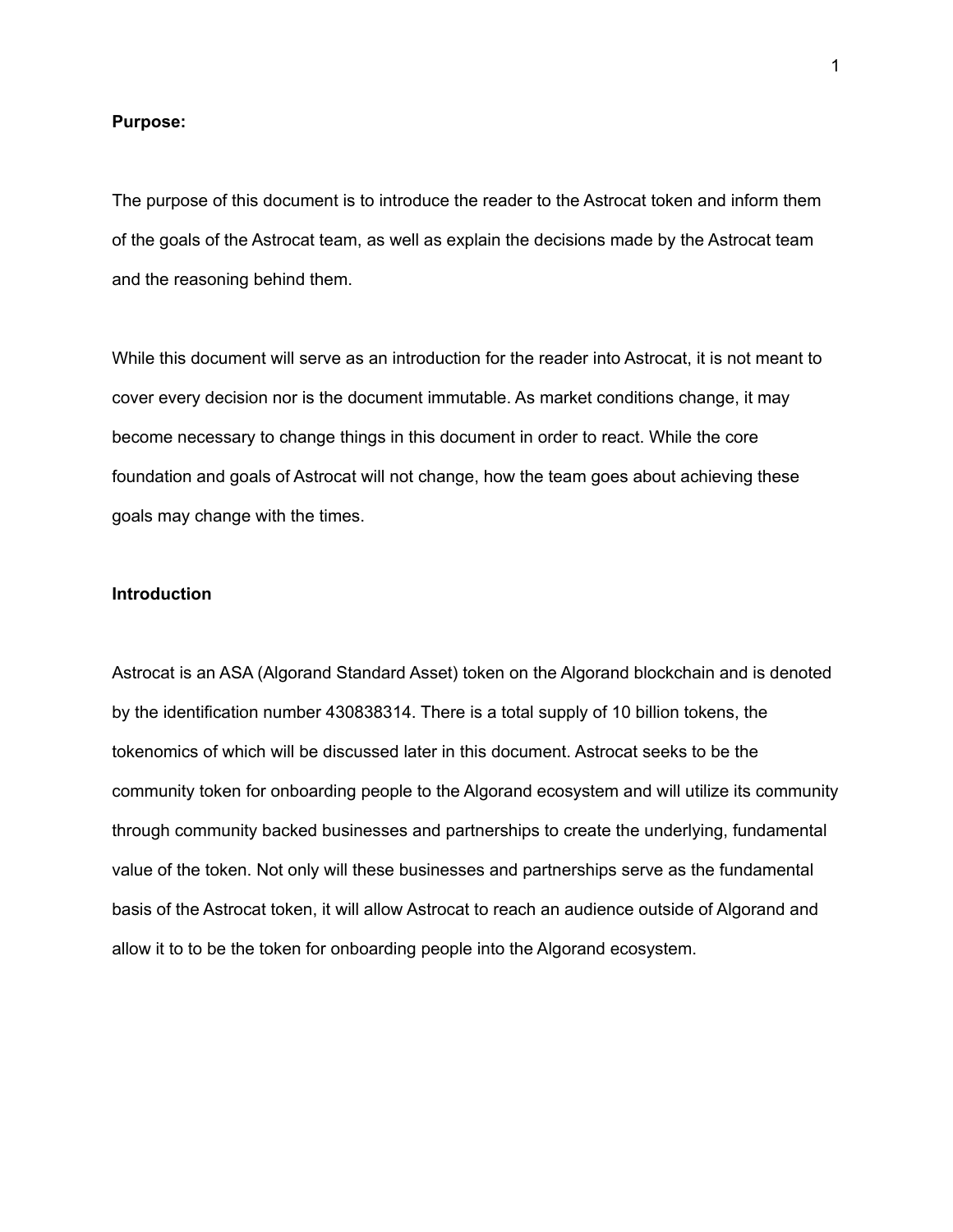#### **Algorand:**

The Astrocat team decided on Algorand because of its innovative and state of the art Layer-1 Protocol and its commitment to being the Greenest Blockchain. Algorand's Layer-1 Protocol is entirely decentralized, secure, and most importantly, scalable. Algorand's blockchain runs on a proof-of-stake version that allows electricity consumption to be near zero. Being an Algorand Standard Asset, Astrocat is able to utilize the lightning fast transactions, incredibly low transaction fees and universal interoperability to support its goals. This provides a perfect environment for the Astrocat token to thrive.

### **Core Goals**

The core goal of Astrocat is to become the community token for onboarding people onto the Algorand blockchain. As such, Astrocat will have a large push for adoption from people outside of Algorand. This push will also include partnerships/entities that will allow Astrocat to achieve this outside adoption. This includes but is not limited to: Projects on other blockchains, content creators, businesses, and institutions.

Astrocat chose this focus so as to not be limited by the current limiting factor for other projects on Algorand: The limited number of people actively using the Algorand blockchain. Projects on Algorand that do not focus on expanding the Algorand community will find their growth capped and their potential upside limited. Astrocat will get around this by actively pursuing people who are both involved and not involved with Algorand.

While Astrocat is not a charity token, the community will be built with a sense of charity. Cat shelter donations will be rewarded and Astrocat will provide rewards for those who give back.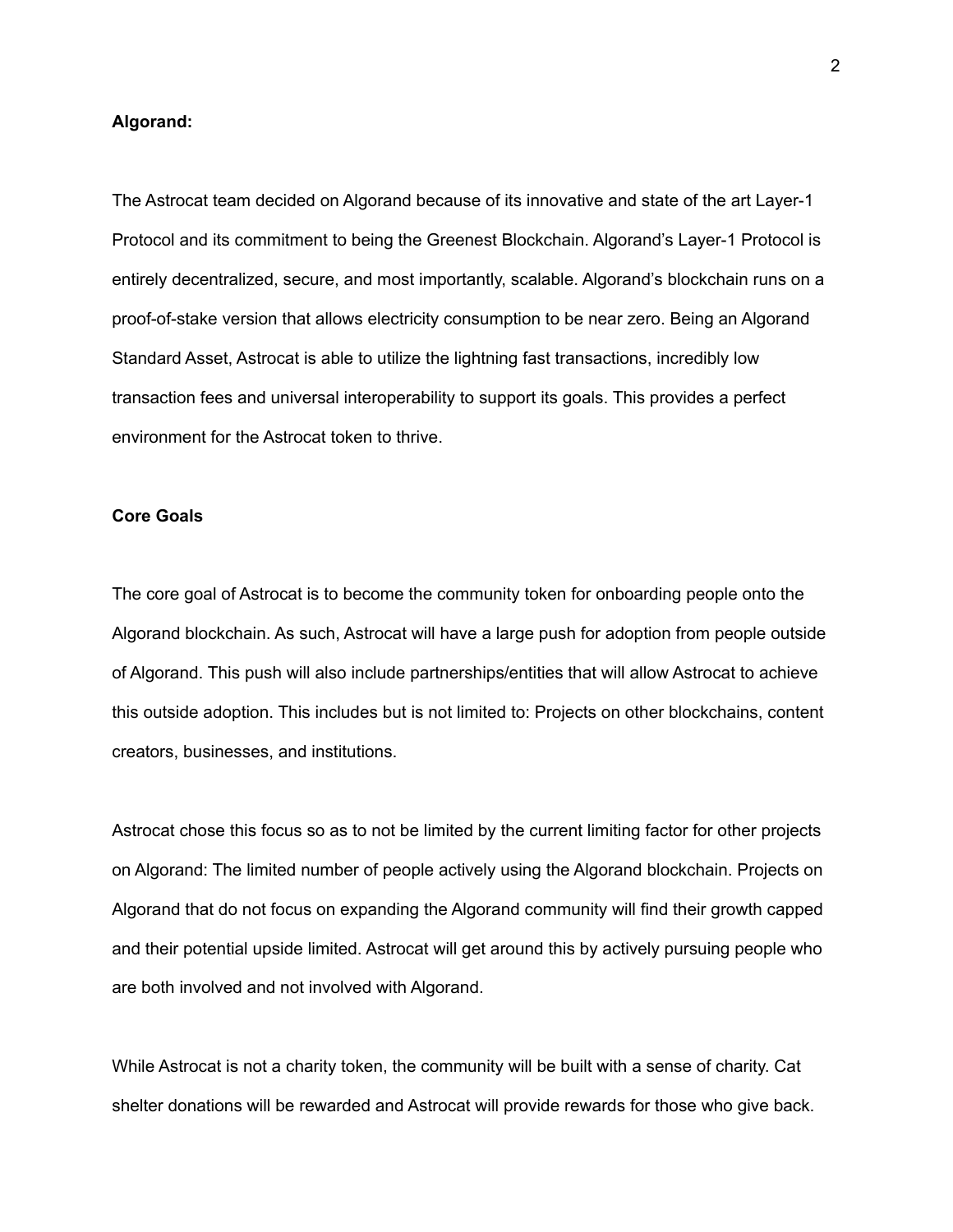The Astrocat team decided to reward individuals for giving back as opposed to giving back as an organization, both in part to encourage each and every community member to support their local shelters, but also to avoid a scenario where Astrocat needs to be sold in order to facilitate donations. Once the donation rewards that are set aside are depleted, the Astrocat team will explore other ways to continue to be a positive, charitable influence on the community.

Once Astrocat has a strong community, it will be able to achieve its next core goal: Rewarding the holders of Astrocat with the wealth generated by the community. The Astrocat team will utilize the community as a foundation to make sales, get sponsorships, receive referral awards, etc. The team will then turn around and reward the community with profit sharing, referral codes, Astrocat giveaways, and other rewards.

The Astrocat team will dedicate at-least 50% of the profits from any of its businesses, partnerships, or other deals towards supporting the token in some form. For the time being, this will be to add liquidity to the token. In the future, this could be used in various different ways such as: giveaways, contests, buying and burning Astrocat, buying Astrocat just to put it back into the liquidity pool, or any number of other ways.

In the short-term, 100% of profits will be put back into Astrocat in order to accelerate the growth of Astrocat. This initial investment will go a long way towards making Astrocat the community token for onboarding people onto Algorand.

#### **Community:**

If Astrocat is to achieve it's core goals, it must first start by building a solid foundation. In this case, the foundation for Astrocat will be a strong community. Without a strong community, the core goals of Astrocat are simply unattainable. To build this strong community, the Astrocat team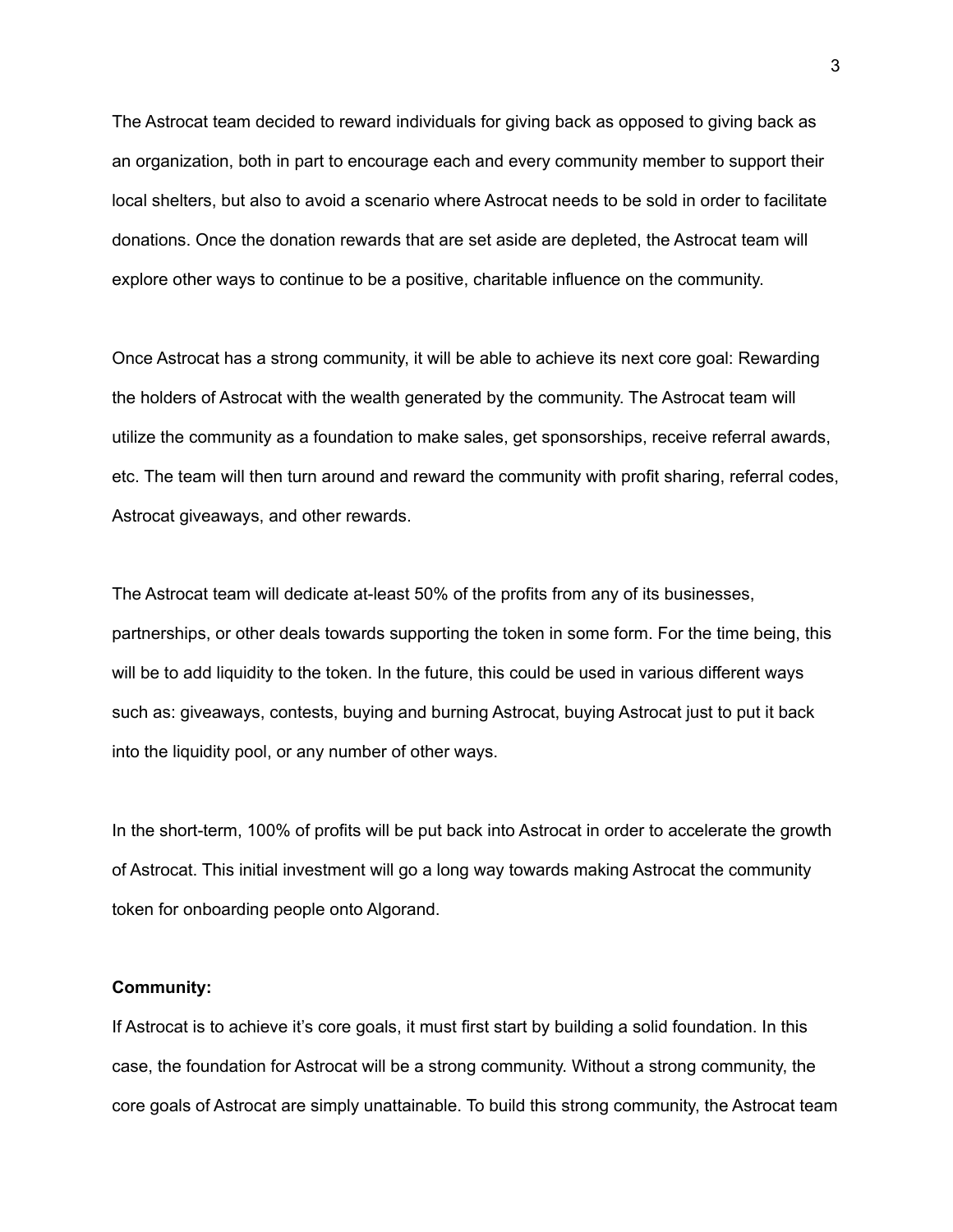has devised several different strategies that will target different groups. The three targeted groups will be:

- 1. People within the Algorand ecosystem
- 2. People not involved with crypto
- 3. People involved with crypto on other blockchains

These different strategies will allow anyone and everyone, regardless of their knowledge of crypto, to become a core supporter of Astrocat. The strategies will be employed to incorporate people in the order they are listed above. Please note, that while these strategies are initially employed in a certain order, they will all run concurrently with one another as Astrocat works on all fronts to build a strong community.

## **Group 1:**

The first group of people that Astrocat will be targeting will be people within the Algorand ecosystem. Members of this group have an intimate knowledge of Algorand and will be able to easily integrate themselves into Astrocat. Along with advertising, Astrocat can attract people from this group by outperforming other projects on Algorand. Faster progress, more activity, and a responsive developer team will attract members from this group and allow Astrocat to build a core group that will serve as the basis for the community.

Astrocat has so far targeted this group in the following ways: advertising, airdrops, giveaways.

# **Group 2:**

The second group of people that Astrocat will be targeting will be people who are not (necessarily) involved in crypto. While this may seem like an odd group to target, this group is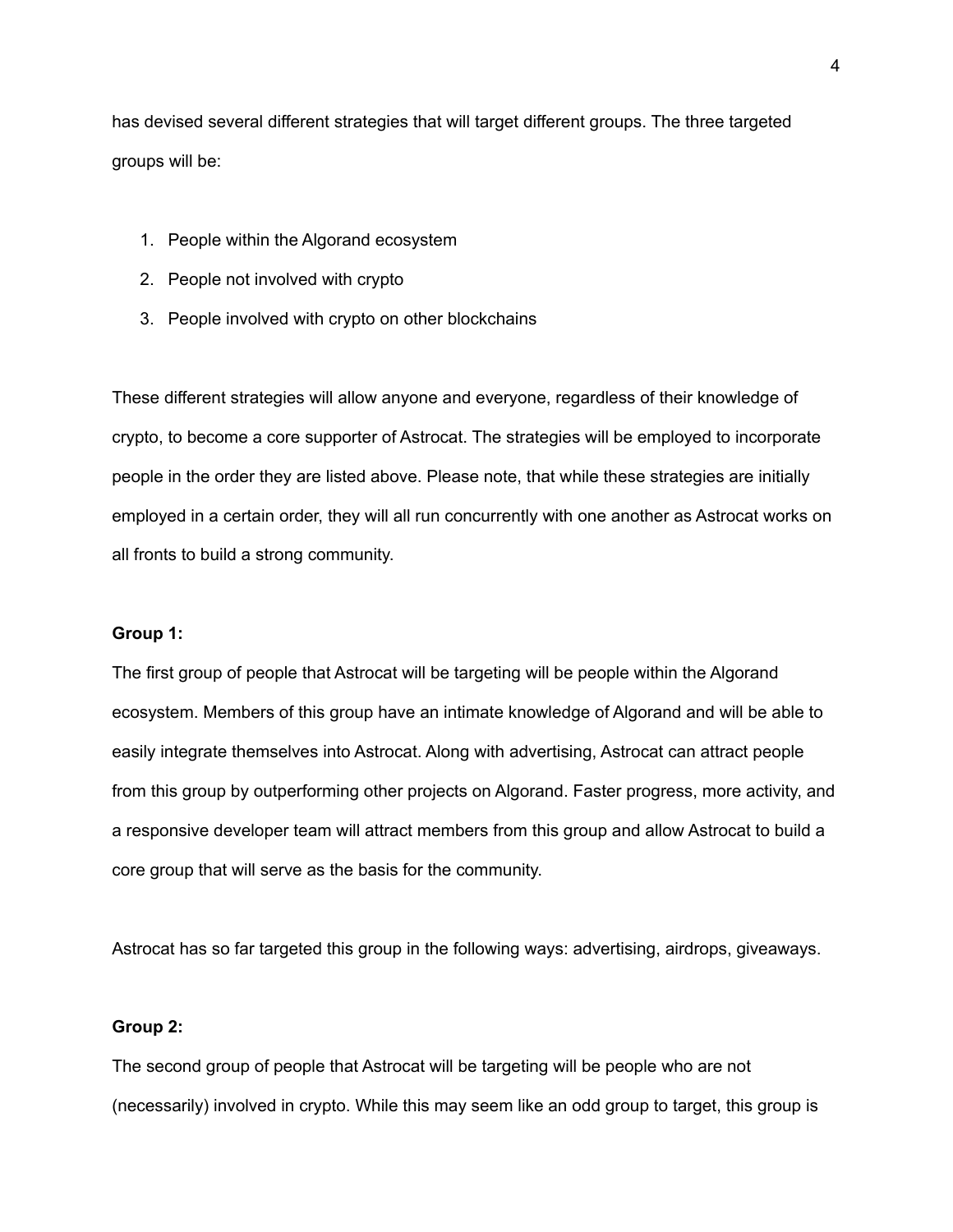the largest group of people that are not involved with Algorand. This means that, if a project was to incorporate even a small percentage of this group, they would become the most successful project on the Algorand blockchain.

Many projects do not target this group for good reason: many in this group are crypto-averse and have no interest in investing in any crypto currency. As such, projects do not put in effort to appeal to this group and focus their efforts on the other groups. This presents a huge opportunity for any project that is able to appeal to this group.

Astrocat will incorporate this group not through advertising the Astrocat token, but by advertising the Astrocat logo, Astrocat merchandise, partnerships, etc. In this way, this group can support Astrocat without ever buying cryptocurrency. One does not need to know what cryptocurrency is to buy a t-shirt or order a mouse pad. As this group supports Astrocat through real world sales, some may decide to look further into what Astrocat is about. This will result in some of group 2 becoming part of group 1.

As the group 2 supporters of Astrocat grow, more resources will be dedicated towards integrating group 2 into group 1. This will allow Astrocat to grow beyond the limitations of other projects on the Algorand blockchain: The number of people who use Algorand.

Astrocat has so far targeted this group in the following ways: merchandise store, Etsy store, Twitch streamer partnership. Astrocat will also be putting up posters about crypto for cat shelter donations in several cat shelters.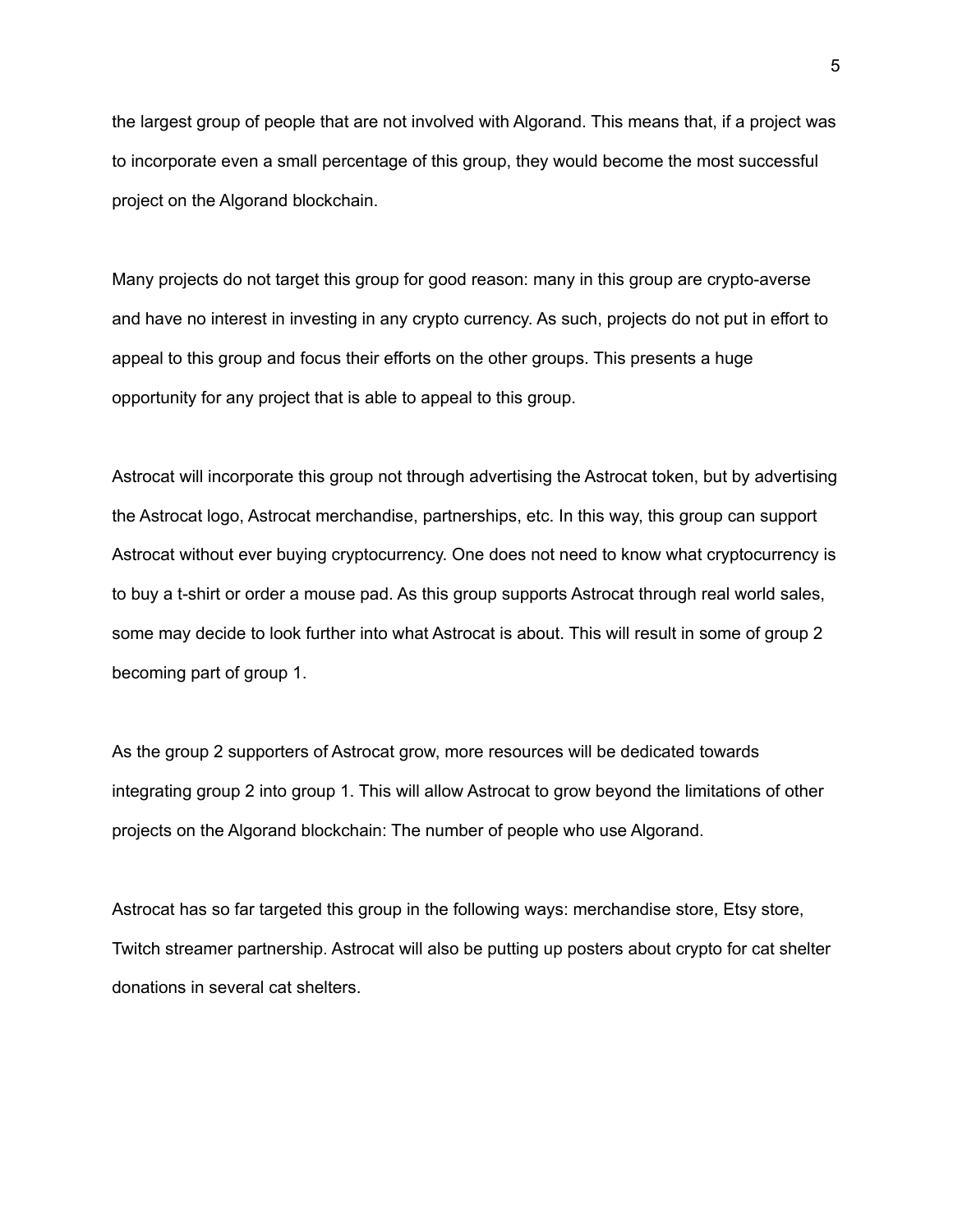#### **Group 3:**

The third group of people that Astrocat will be targeting are people familiar with cryptocurrency, but not familiar with Algorand. These people likely prefer a different blockchain or have never gone beyond an exchange. For people that prefer a different blockchain, Astrocat aims to introduce them to the advantages of Algorand and let the technology speak for itself. As the ones who introduced them to Algorand, Astrocat will be their starting point and will become a community with enough experience and resources to seamlessly introduce people to Algorand.

For people who have never gone beyond an exchange, Astrocat will reach them through ways similar to how they plan on reaching group 2. The advantages of the Algorand blockchain may not be apparent to someone who has no experience with the blockchain, so they will need to be reached through more traditional methods.

Astrocat plans to target this group in the following ways: Through partnerships with projects on other blockchains and crypto advertising.

# **Tokenomics:**

- 30% of the supply was added to the liquidity pool at launch
- 15% was distributed in the first air drop (1,500,000,000)
- 15% will be distributed through a variety of further airdrops (1,500,000,000)
- 10% is reserved for cat shelter donation matches (1,000,000,000)
- 20% is reserved for merch profits liquidity (2,000,000,000)
- 10% is reserved for community fund (1,000,000,000)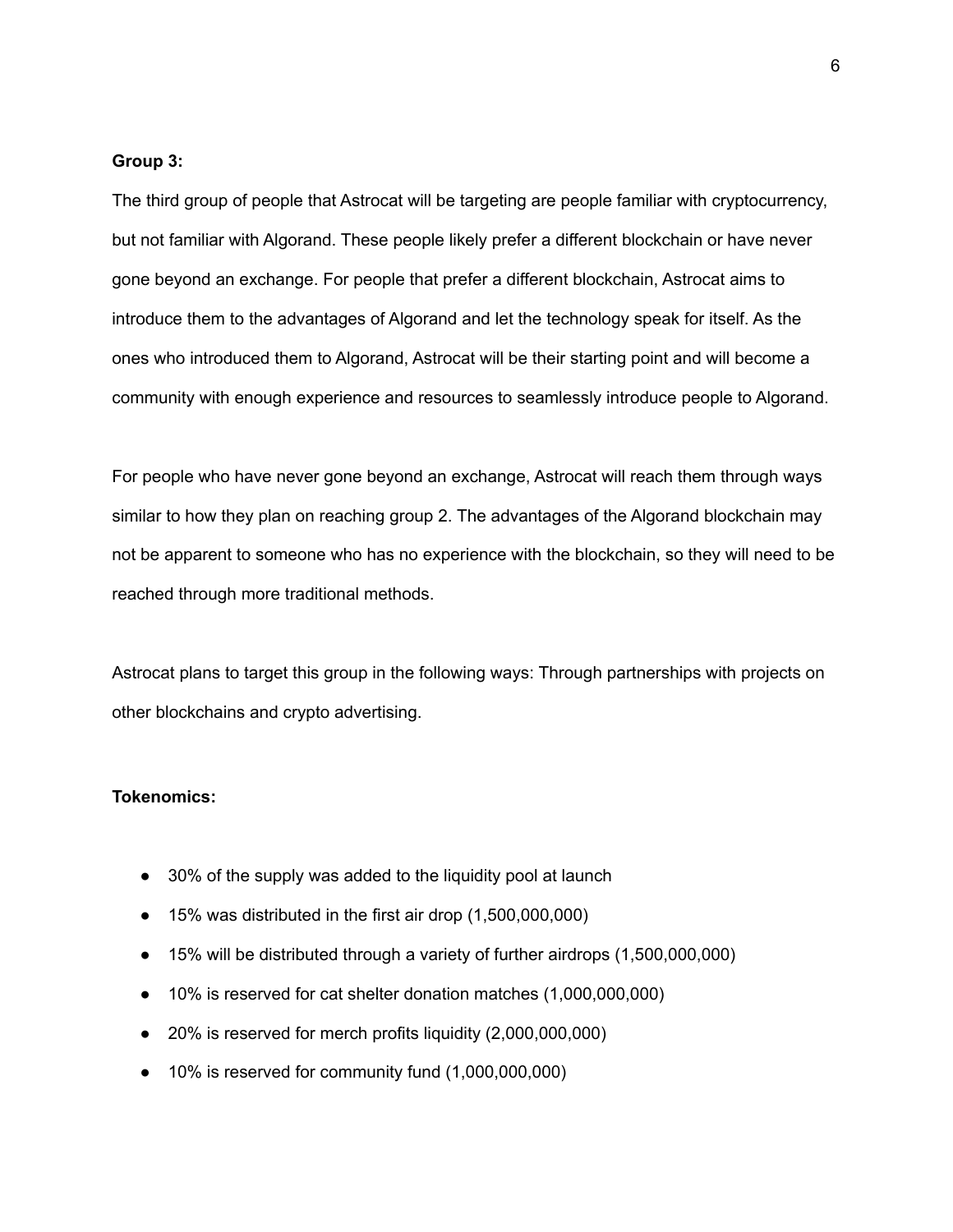Unlike other projects, there is no Astrocat set aside for the creator or anyone on the Astrocat team. Where the team of other tokens are incentivized to pump the price and dump their reserved tokens onto the investors, the Astrocat team is incentivized to build a long lasting project with successful businesses and partnerships backing it.

The distribution of Astrocat is designed in such a way that it will avoid falling into the hands of bots and creating large whales. Distribution is split up into several air drops, donation matches, community events, and more. Not only does this avoid bots and large whales, it avoids supply shock where a large number of tokens are added to circulation at one time.

# **Initial Liquidity:**

30% (3,000,000,000) of the supply of Astrocat was provided to the liquidity pool upon launch of the token.

The wallet that provided the initial liquidity is:

Z3LEX4NXE7R2TUJDVJD4WYQLCXMBWX66WGDSUJN7PVM6B63YBOJN4X2HIM

The liquidity wallet is:

EURSYKDLIUSPDCOIK44Y6J5MXHNS6PRS5GGTIGKIQJZHBPF4UOSOEBVBIY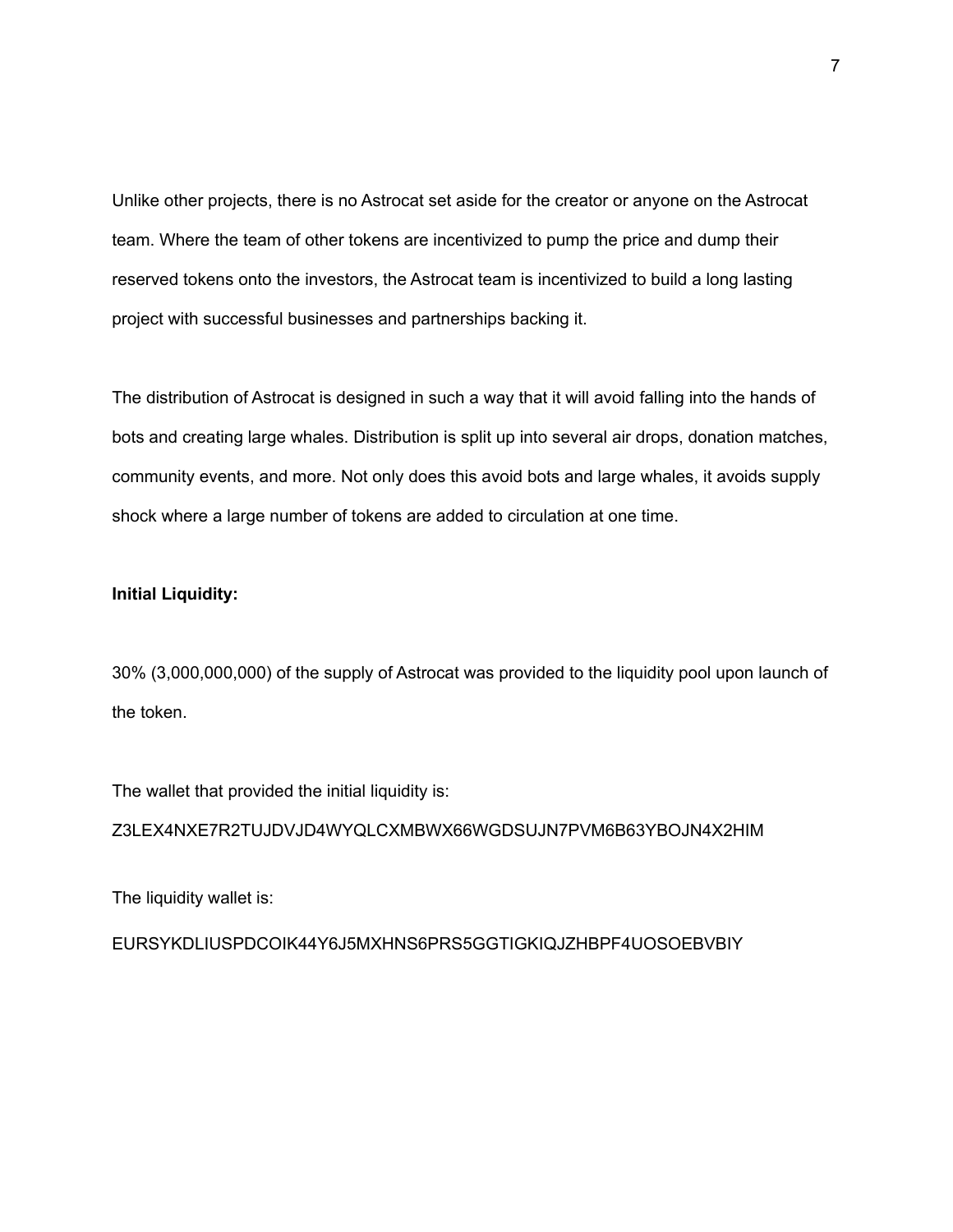## **First Airdrop:**

15% (1,500,000,000) of the supply of Astrocat was given away in the first airdrop of Astrocat. This is the largest air drop that the Astrocat team will conduct. It was done on 11/29/2021 and involved the distribution of 1,500,000,000 Astrocat to approximately 1100 wallets. There were initially 3800 submissions, but after the removal of bots, duplicate wallets, and ineligible wallets, the final number was approximately 1100.

The first airdrop was done from the wallet:

T6722CSVZNBWJVSSLGG3E7UD7Z3YEQVKTXEVEOQT6GC4T5KTTVE3L374OE

## **Further Airdrops:**

15% (1,500,000,000) of the supply of Astrocat will be given away in future airdrops. These airdrops will be adequately spaced out and done in such a way that avoids bot submissions. These airdrops will be a variety of things including but not limited to: Airdropping to liquidity pool providers, holders of Astrocat, followers of Astrocat social media, etc.

These airdrops will be from either:

The creation wallet:

ELWIPT2WBLWTFKA34JJ6FS5FV5TANZHG275FLXR2Q4MBGKJ75LC3DJPX4M

Or

The same wallet as the first airdrop:

T6722CSVZNBWJVSSLGG3E7UD7Z3YEQVKTXEVEOQT6GC4T5KTTVE3L374OE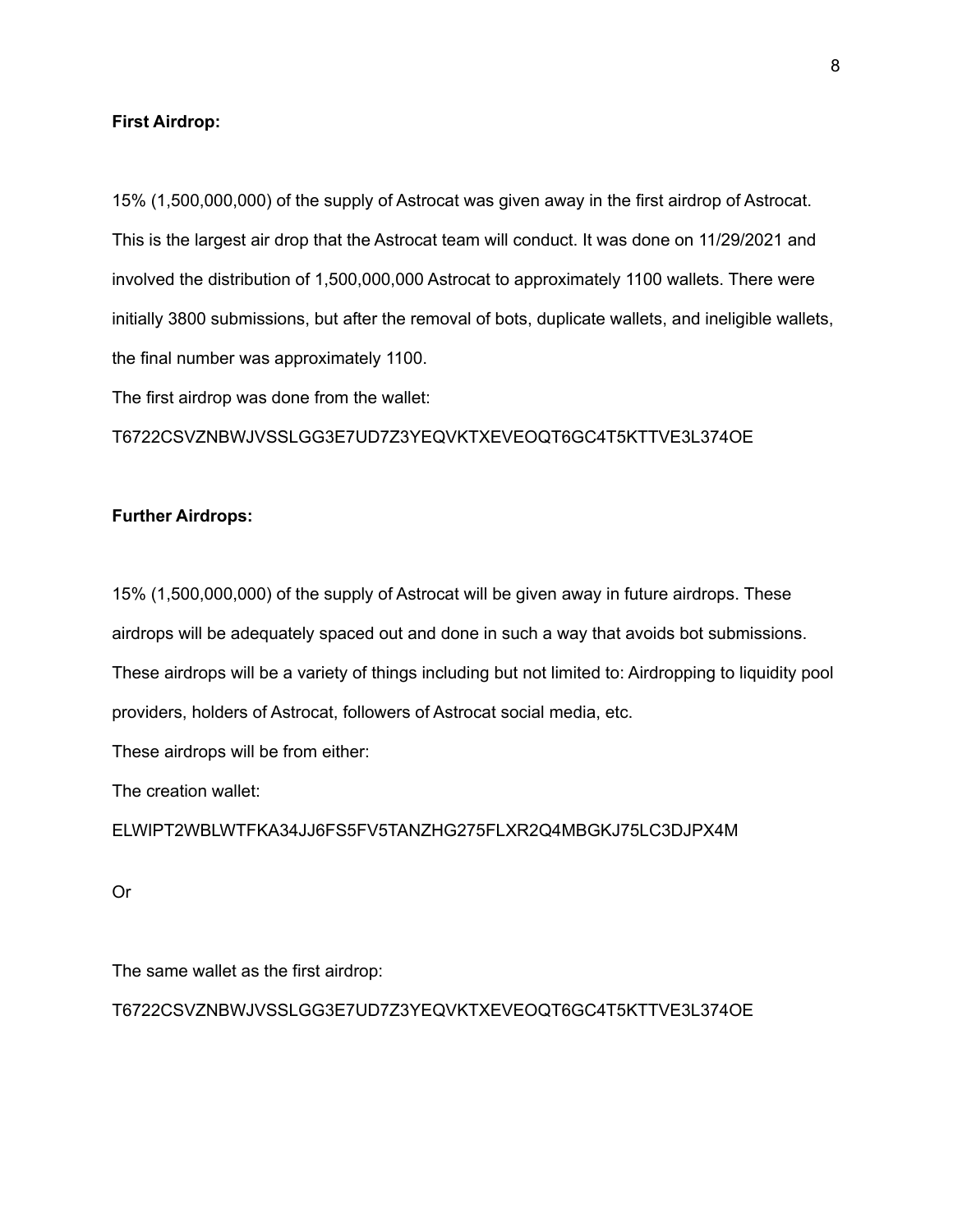# **Cat shelter donation matches:**

10% (1,000,000,000) of the supply of Astrocat will be given to those who can provide proof of donation to a no-kill cat shelter. The amount of Astrocat given to any one individual will be equal to the dollar amount of their donation, not to exceed \$100.

The wallet that will provide the donation matches is:

2TKAMNBIQRBQFAQR7RRRUTIUCUV222PXDZED6AJAFFKAYQM2BFC2K2DHVA

## **Profit Liquidity:**

20% (2,000,000,000) of the supply of Astrocat will be used in combination with any of the profits made by Astrocat's businesses, partnerships, etc. and added to the liquidity pool over time. This will ensure that liquidity continues to increase and a supply of Astrocat is always available for investors to purchase. Adding the Astrocat in after launch also reduces the number of early whales and will further decentralize Astrocat.

The wallet that will hold the profit liquidity is: BLVERMRKGI7SIKVCHZRTESH5MIEZCUMX3NIOZH5WZARQ3QBHZF6SQVJ2BI

### **Community fund:**

10% (1,000,000,000) of the supply of Astrocat is reserved for the community fund. The community fund will be used to both grow the community and for the community. One such use of the community fund was to run a "Rug Pull Rescue" which gave a small amount of Astrocat to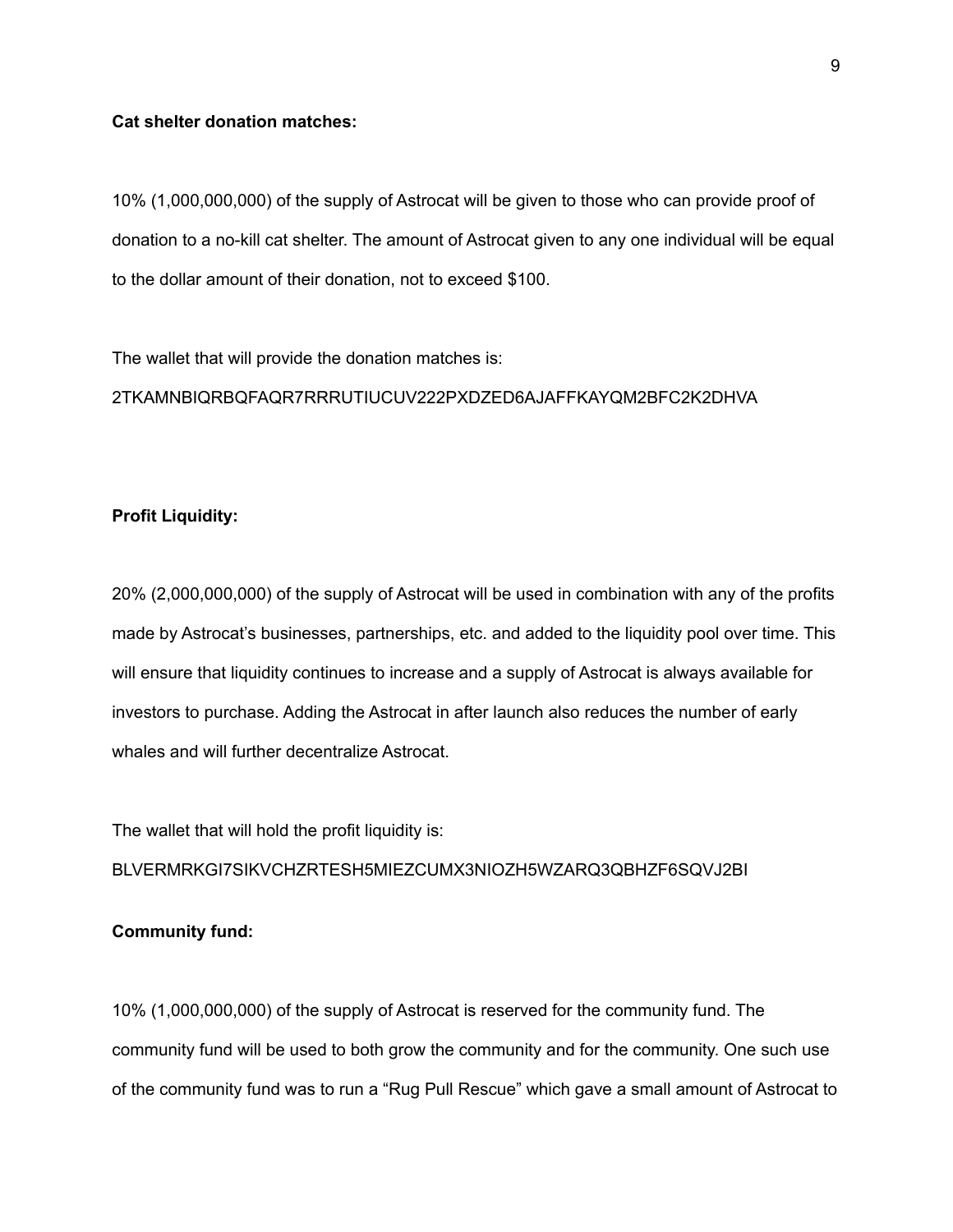individuals who had been scammed by other projects on the Algorand blockchain. Future uses may be sponsorships, community contests, or anything that benefits the community.

The community fund wallet is:

G64DBQKCH7LK7I2IMWILCQ3QXWAFXWXH34RCIZ6FODJPET3XMVZ3LRVNEY

# **Conclusion:**

Astrocat strives to be the community token for onboarding people onto the Algorand ecosystem. It will do this through targeting different groups with methods that are targeted at those groups. As the Astrocat community grows, the Astrocat team will be able to grow businesses and form partnerships that are profitable. The Astrocat team will then be able to turn around and share these profits with the holders of Astrocat.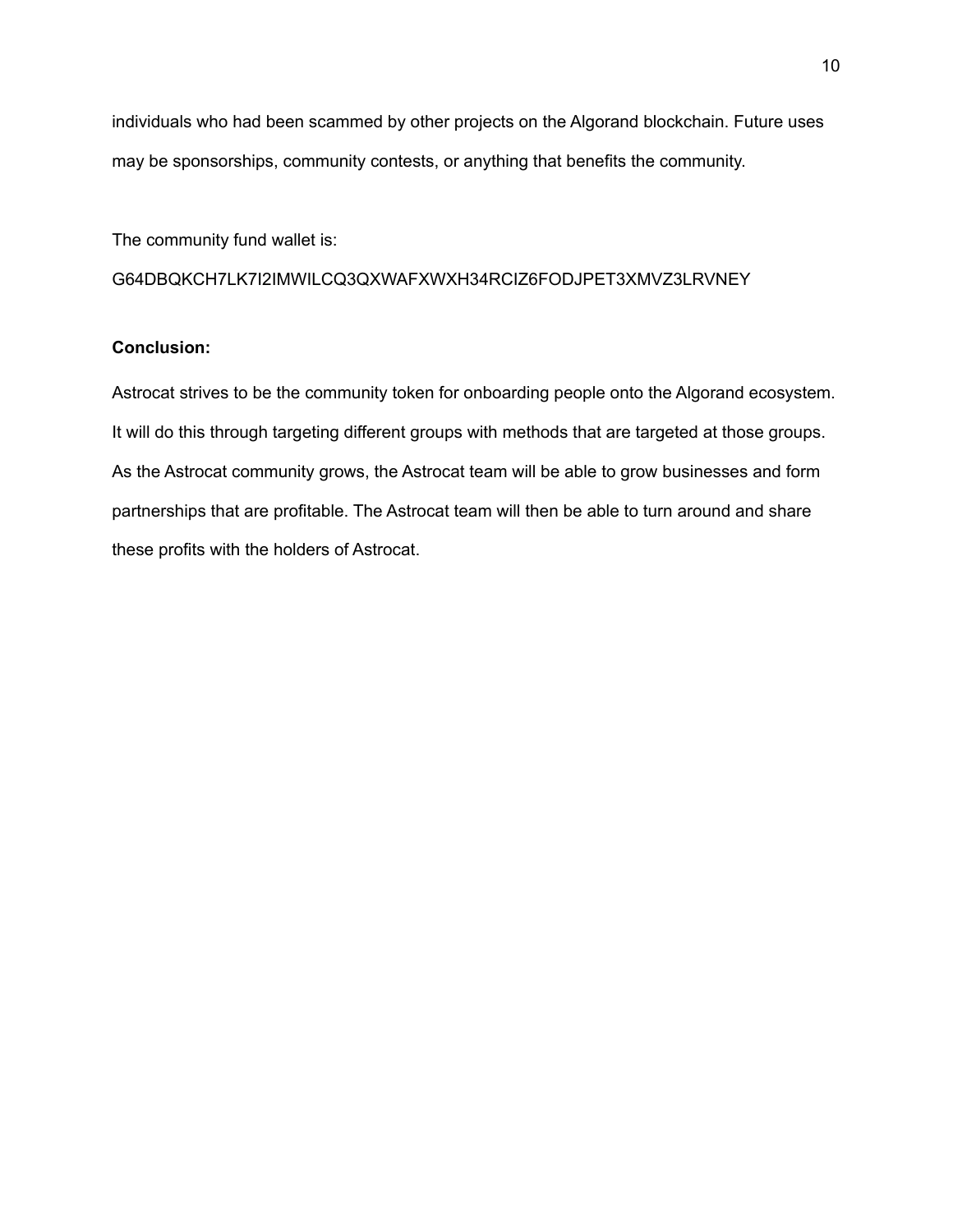## **Sources:**

- 1) *Enabling the security, flexibility, and ... - algorand*. (n.d.). Retrieved December 16, 2021, from https://www.algorand.com/Feature%20Brief\_Algorand%20Rekeying.pdf
- 2) *Algorand's commitment to sustainable blockchain*. Algorand. (n.d.). Retrieved December 16, 2021, from https://www.algorand.com/about/sustainability
- 3) *Algorand features & capabilities in layer-1*. Algorand. (n.d.). Retrieved December 16, 2021, from https://www.algorand.com/technology